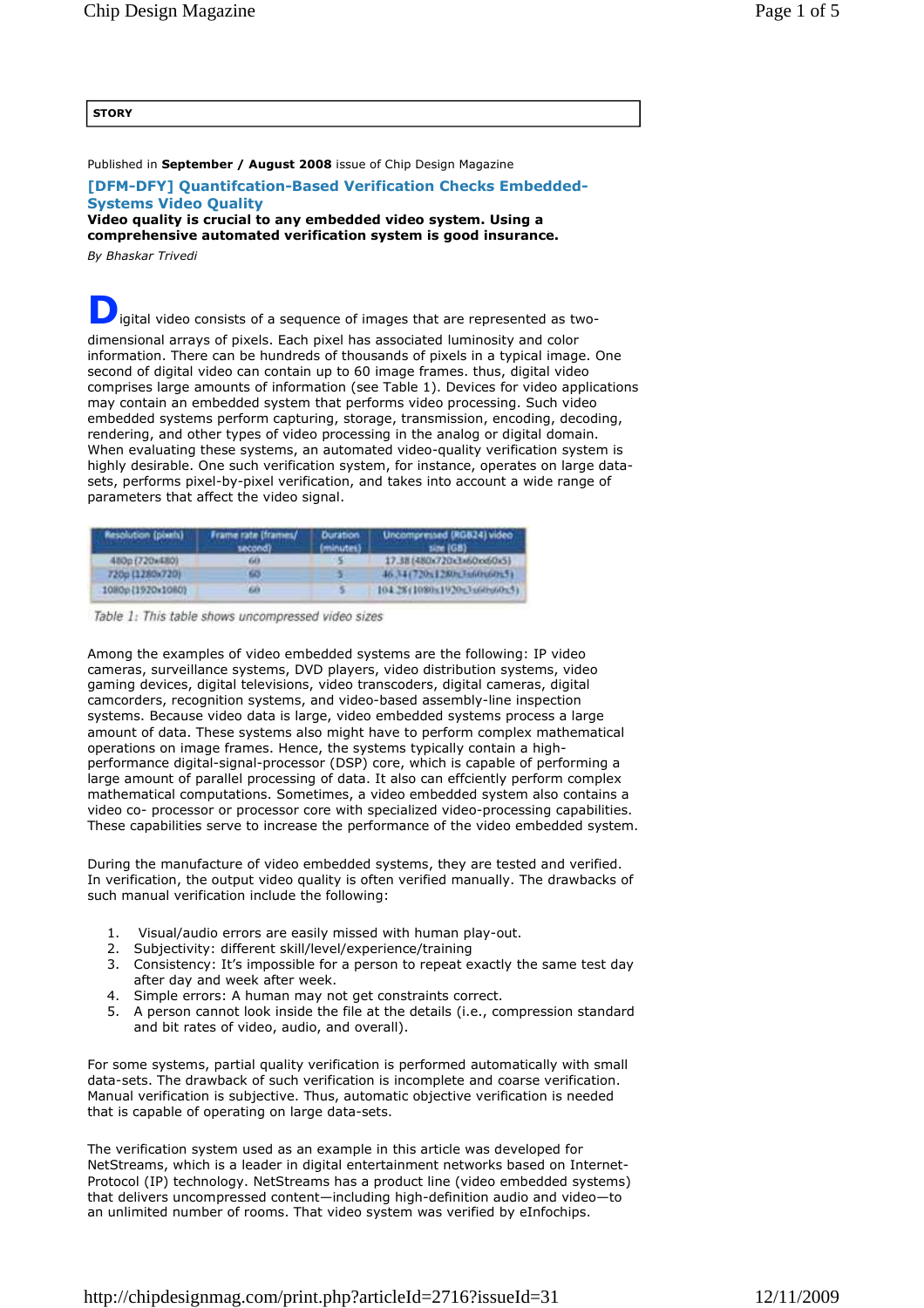To perform such verification, several challenges had to be overcome. Among the various video-processing components are video capture or playback, analog-todigital or digital-to-analog conversion, format conversion, interlacing or deinterlacing, downsampling or upsampling, encoding or decoding, and packetization or de- packetization. Some of these components introduce losses including data and signal losses. Due to the characteristics of hardware components, signal levels can deviate from ideal or expected signal levels. Such problems pose major challenges in the realization of an automated video-quality verification system.



Figure 1: A block diagram of the video embedded system is shown here.

For video embedded systems, functional verification, data- integrity verification, and video-quality verification are of critical importance. The system used as an example here consists of a transmitter and receiver (see Figure 1). The transmitter captures video data from a video source like a DVD player. It then processes captured data and transmits video data over a digital packet network. The receiver receives transmitted video data, processes it, and renders video on a video-rendering device like a television.

During manufacture, each video embedded system undergoes an automatic manufacturing test to verify various on-board device functions. Yet this test doesn't verify whether the receiver renders correctly and the transmitter captures correctly. The automatic verification system that has been developed verii-ries both the video quality and data integrity of the display and capture path. As shown in Figure 1, the receiver generates analog output while the transmitter captures analog input. This way, the transmitter's analog input and the receiver's analog output can be veri $\overline{\mathbf{a}}$ ? ed—as long as the receiver's analog output is given as analog input to the transmitter. This setup is used in the automatic verification system (see Figure 2).



Figure 2: This block diagram details the automated video-quality verification system.

A bar-pattern video is used as sample video. The pixel values of the bar pattern are predeï-?ned. Sample video is generated in the receiver at 60 frames/s for progressive video and 30 frames/s for interlaced video. The generated sample video is given to the digital-to-analog converter for analog conversion. The analog video output is obtained at the receiver's output pins, which are connected to the transmitter's input pins by analog signal cables. In the transmitter, the analog signal is converted to digital video data by an analog-to-digital converter. The digital video data is analyzed with a verification algorithm. The automated analysis of video frames is done on a pixel-by-pixel basis. Various criteria have been defined for minimum acceptable video quality, such as maximum pixel-value deviation.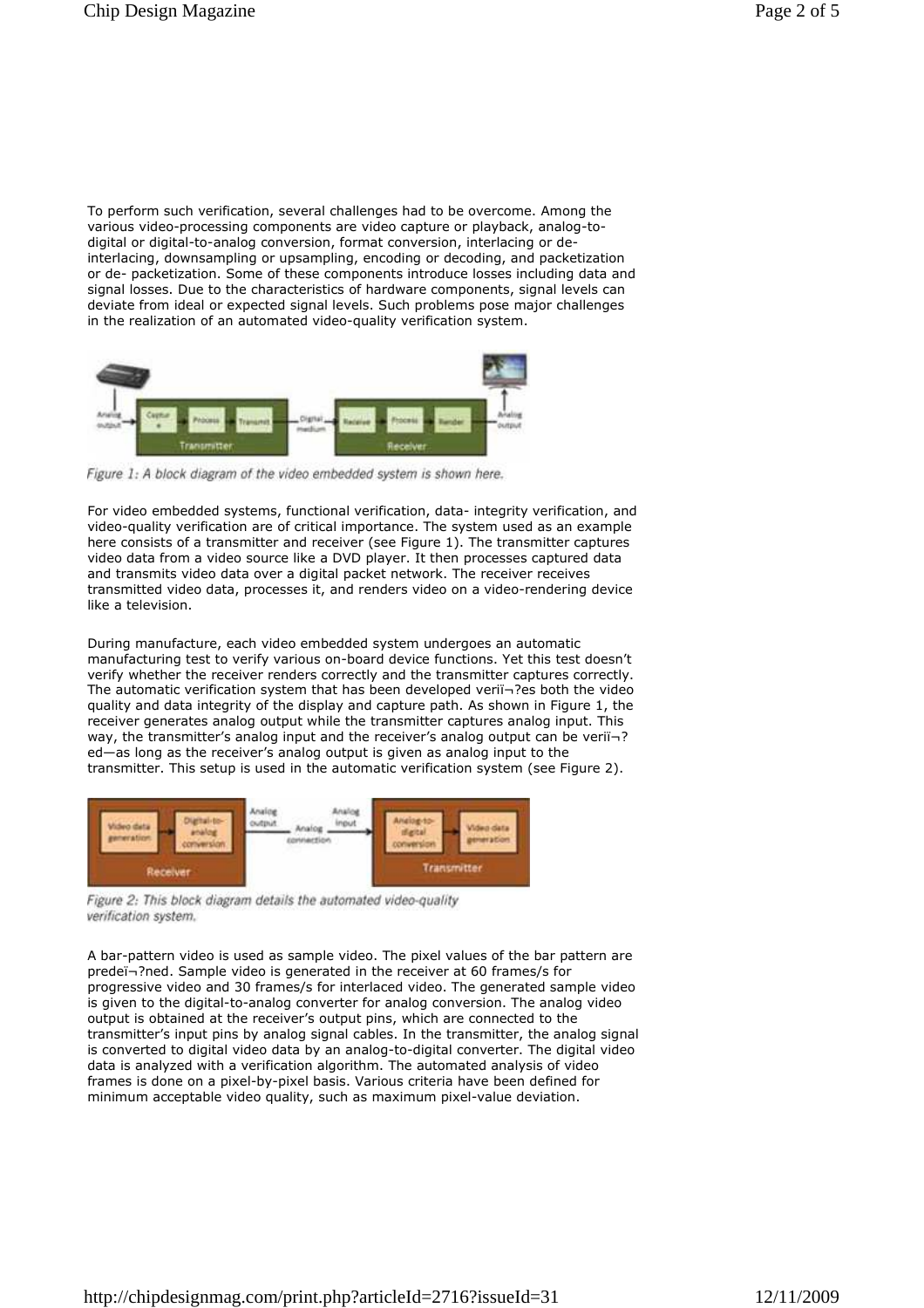

Figure 3: Here is an internal block diagram of the receiver.

An internal block diagram of the video embedded system's receiver is shown in Figure 3. The DSP generates sample video from a bar-pattern image. The sample video—along with sync signals and a pixel clock—is given to the field-programmable gate array (FPGA). That FPGA performs any necessary format conversions and generates a video signal that's suitable for the video encoder. It also gives the video signal to the video encoder. The video encoder, in turn, converts the digital video to analog video, which is given to the filter. The filter removes any undesirable frequencies from the video analog signal. The filtered-video analog signal is available at the receiver's output pins.

The internal block diagram of the video embedded system's transmitter is shown in Figure 4. The analog-video signal input is given to the video decoder. That decoder converts the analog video to digital video. It also gives the video data—along with sync signals and pixel clock—to the DSP. In addition, the video decoder gives Hsync and V-sync signals to the FPGA. For its part, the FPGA identifies the video resolution from H-sync and V-sync signals and gives the detected resolution to the DSP. The DSP performs verification of the video data that it receives.



Figure 4: This internal block diagram depicts the transmitter.

For the verification of a large number of systems, "golden units" are made of the transmitter and receiver of the video embedded system. The golden unit is finetuned and adjusted to achieve nearly ideal results. The device to be veri $\bar{\phantom{a}}$ -?ed is called the device under test (DUT). In the verification setup from the transmitter and receiver, one is a DUT while the other is a golden unit. Because the golden unit gives nearly ideal results, deviation in the DUT can be measured and verified.

Certain parameters of the video embedded system control image characteristics, such as brightness. They also control the analog output of the receiver. Due to incorrect settings of the parameters, a pixel's value at the transmitter is much diffrent from its value at the receiver. Similarly, the hardware-component characteristics of the video embedded system result in an analog video signal level that deviates from its ideal value. Hence, the parameters have to be adjusted so that a pixel's value at the transmitter and the receiver only differ by a small amount.

Parameter settings that give desired results on one DUT don't necessarily give desired results on another DUT. Thus, each DUT has certain optimal parameter settings that give desired results. In verification method 1, an optimal set of parameters is found for the DUT. The DUT is therefore con-3gured with these parameters. verification is then performed on the DUT. A higher tolerance on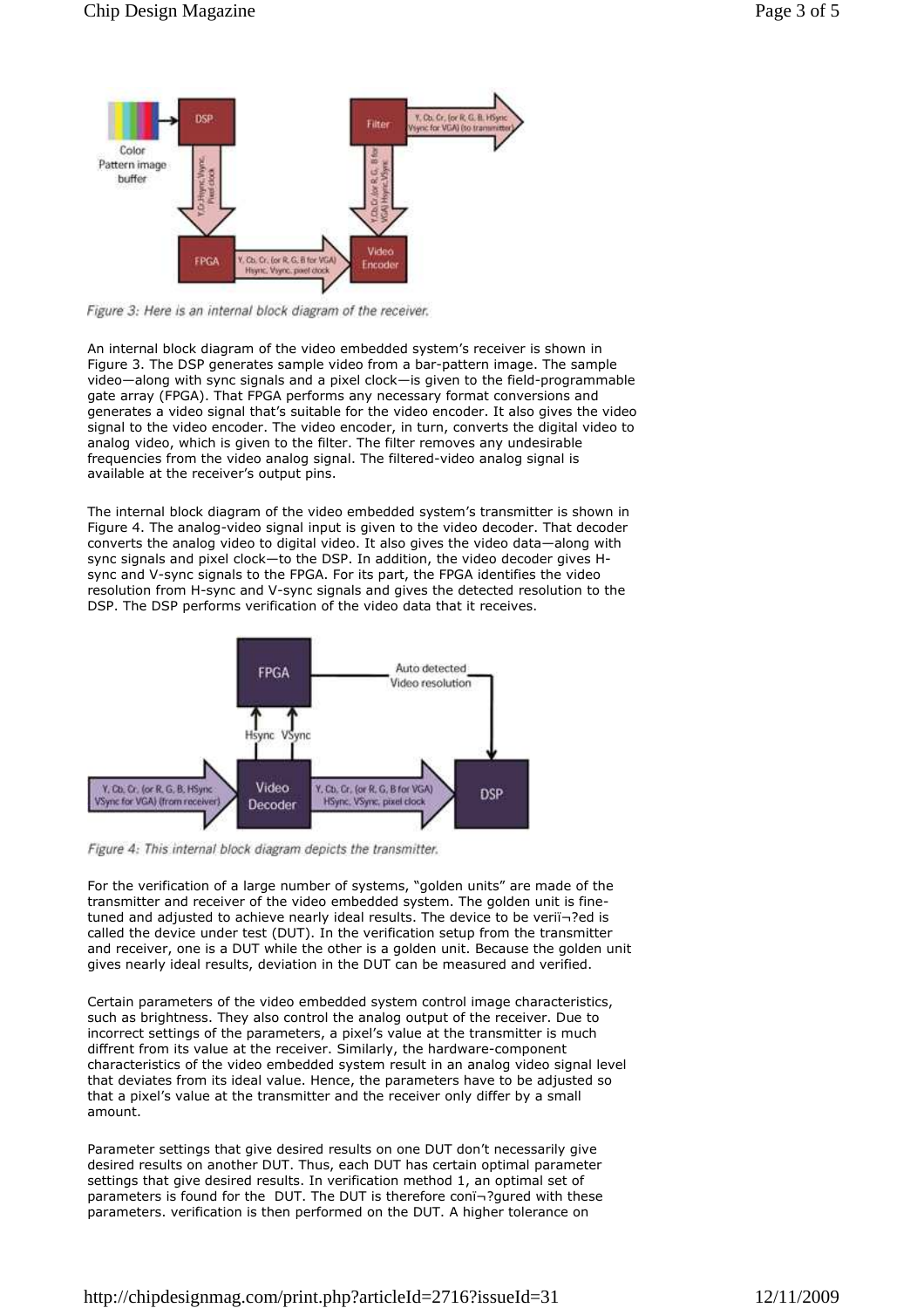maximum pixel-value deviation (≤3 LSBs) is required for this verification method. The referenced graphs and measured pixel values (after parameter adjustments) are shown in Figure 5.

In the verification of the video embedded system, a reference image.



Figure 5: The reference and measured Y, Cb, and Cr values of a pixel for various colors ranging from 1 to 8 are shown after parameter adjustment.

is required at the transmitter. In verification method 2, the reference image is generated at the transmitter itself using a proprietary algorithm. This verification method is more or less immune to the parameter settings at both the transmitter and receiver. A lower tolerance of maximum pixel-value deviation (≤ 2 LSBs) is acceptable in this verification method. In addition, this method doesn't require parameter adjustments on each DUT. Some verification results for both verification methods 1 and 2 are shown in Table 2.

| Verification test                                         | Maximum deviation in pixel<br>value       | Quality<br>Unacceptable.               |
|-----------------------------------------------------------|-------------------------------------------|----------------------------------------|
| Before parameter adjustments                              | $>3.158$ s                                |                                        |
| Verification method 1<br>(Parameter adjustment)           | 53150s                                    | Acceptable                             |
| Verification method 2<br>(Verification on receiver only). | $52$ LSBs<br><b>Contractor Contractor</b> | Acceptable<br><b>CONTRACTOR</b> IN THE |

Table 2: Here are the results of video-quality verification tests on a typical good unit.

In the verification of the video embedded system, analog signal cables are connected between the receiver and transmitter. The cables can introduce noise in the analog signal. Superior-quality cables add lesser noise. For quality verification, superior-quality cables are therefore used. Video resolutions of 480i, 480p, 720p, 1080i, and XGA are utilized in verification.

For systems involving lossy video compression—for which the video- quality degradation is hard to measure manually—the automated verification system can offer substantial advantages. It can run along with the unit testing of the device. As a result, separate video-quality verification isn't required after functional verification.

The automated verification system can be extended in the following ways:

- 1. Analog signal levels deviate from ideal values. Automatic feedback and correction can be implemented inside a chip to correct such deviation.
- 2. A quality-verification algorithm can be embedded inside a chip.
- 3. Parameters have to be adjusted to correct the deviation in pixel values. Automatic parameter adjustment can be implemented inside a chip.
- 4. Instructions for quality verification can be included in a chip's instruction set. 5. A pattern-bar image is used for verification. Other images can be used as
- well.
- 6. An automatic parameter adjustment can be implemented in the verification